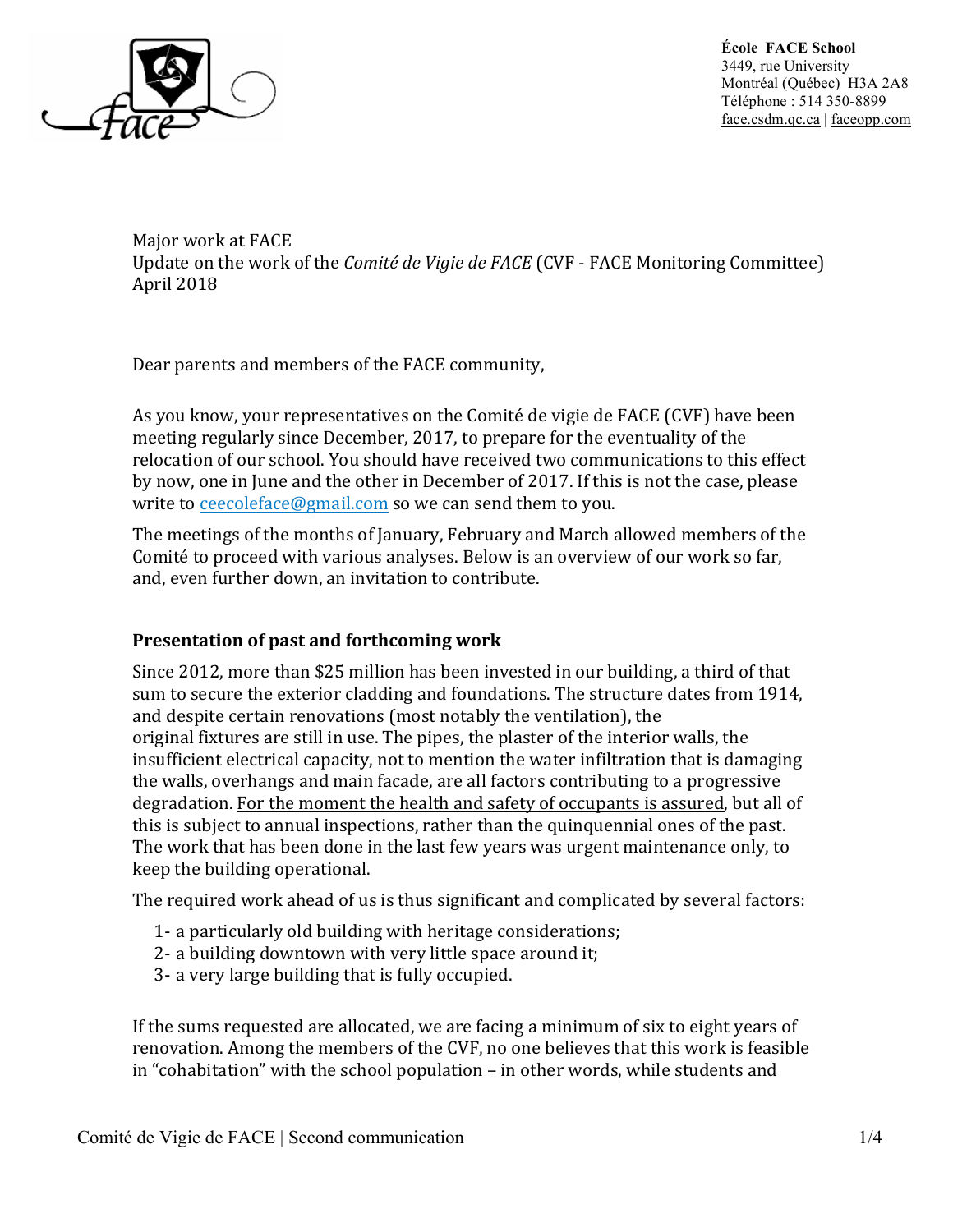



staff are still using the building, even partially. How would we divide up the school, with all its major facilities (gymnasium, cafeteria, auditorium) and its asymmetry (large music rooms versus smaller classrooms)? How would we determine which students & teachers leave and which stay? How would we assure the safety and wellbeing of those who remained? Think of the noise, dust, machinery and constant disruptions of a construction site in progress. In our eves, these are serious security risks to put upon our children and teachers, not to mention the fact a cohabitation would prolong the time it takes to accomplish the work.

We must therefore face facts: a relocation is inevitable.

When? That is another question that we are not yet able to answer.

## **Analysis of scenarios:**

Our community is tight knit, and that is more than just a metaphor for how much we care for each other. École FACE is unique for its double special vocation: fine arts and the cooperation between the CSDM and EMSB, not to mention that it encompasses the primary right up to the secondary level. As a practical matter, that duality means teachers of subjects related to fine arts (and among them, mainly the music teachers) instruct both primary and secondary students, as well as CSDM and EMSB pupils. In addition, the students of the two boards share everything: the library, the gym, the cafeteria, classrooms, the daycare service and the school yard. For all of these reasons, our top priority is to ensure that the relocation occurs in a manner that keeps us all together, in one place.

That said, FACE is enormous: 1236 students, 58 class groups, well over 100 personnel, a collection of several hundreds of musical instruments and countless assortments of scores; sets, costumes and theatre accessories; large quantities of art supplies... We must consider that staying all together may be logistically impossible. So we have asked ourselves the question: which is more important, maintaining the cohabitation between secondary and primary? Or the EMSB and CSDM? In our view, it's the latter that should be the absolute priority; if the CSDM and EMSB sides are separated during a temporary relocation, there is a high risk that we will not manage to reconstitute our environment once the construction is finished. Over the years, staff changes, habits evolve, know-how is lost.... We want to avoid all this! Under this scenario, FACE would thus move to two different locations, primary at one site, secondary at the other. Preferably, these two locations would be as close to each other as possible.

## **Portrait of FACE families:**

Some 41 % of you responded to the poll prepared by the CVF and conducted during March Break in order to give us a precise idea of how our families live the FACE reality. The analysis of the responses showed that it was a representative sample, and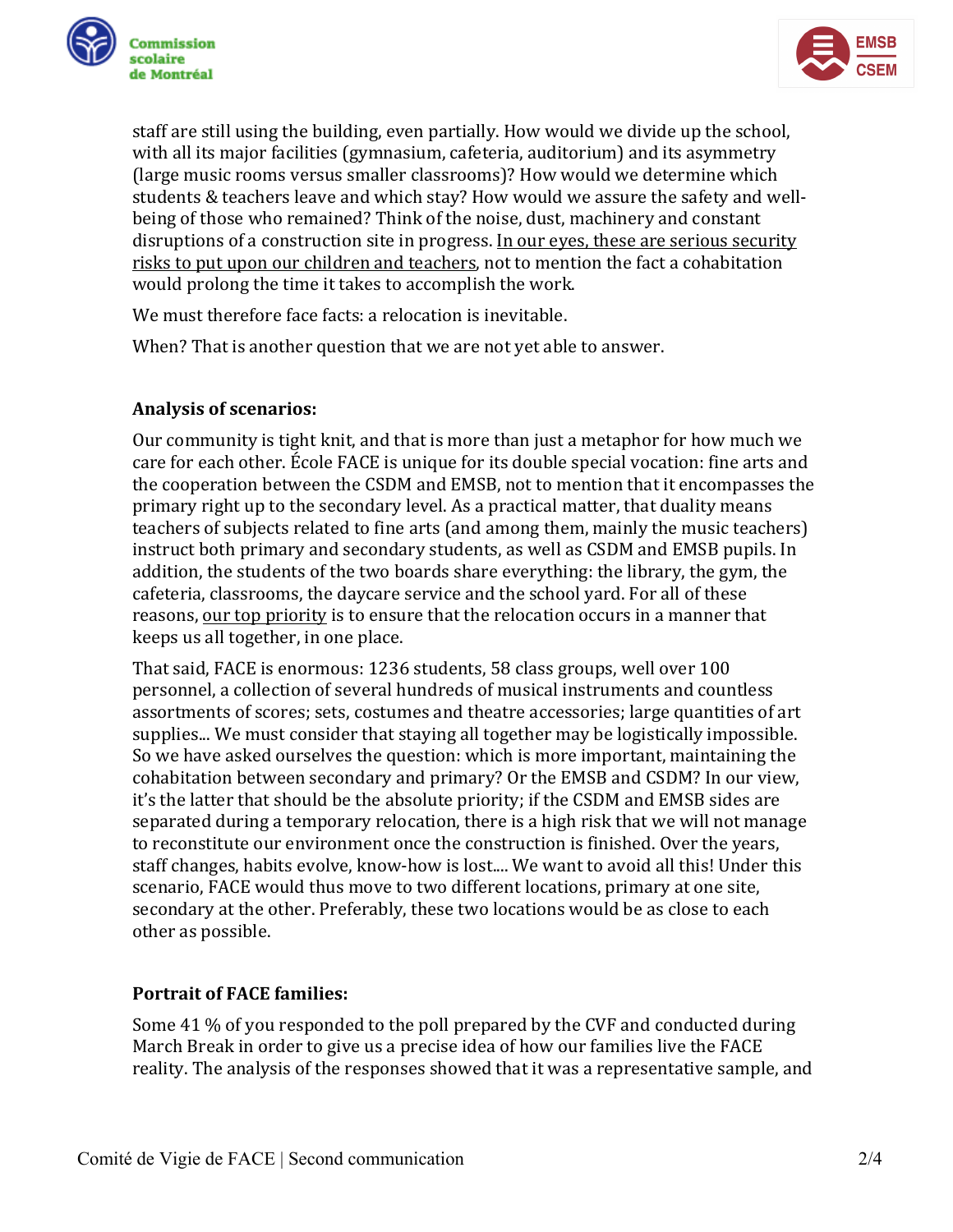



we have some interesting statistics to bolster our arguments when it comes time to defend our positions:

- The majority of families have two children at the school, generally both at the primary level; 70% of these families come by public transit
- 21% of our families have a child in both primary and secondary
- 47% of our population lives to the east of the school and  $32\%$  to the west
	- $\circ$  59% live in the natural catchment areas of the school (Plateau, Ville-Marie, Sud-Ouest)
	- $\circ$  23% live in "bordering" neighbourhoods (Rosemont, CDN-NDG, Mercier, Westmount)
	- $\circ$  16% live further away
- 32% of students come by car of these  $77%$  are in kindergarten or primary
- 68% of students come by public transit or active transportation, of these  $48\%$ are primary
- 35% of students come to school on their own steam or with an older brother or sister at FACE, including  $15\%$  in primary
- Two-thirds of families combine the children's school commute with the parents' work commute. The majority of these parents work downtown
- Almost a third of students have not yet chosen their musical instrument, thus they are in 4th grade or younger. This figure is interesting since families with the youngest children are likely the most concerned about the relocation. Those who see the end of their children's education in sight are naturally less preoccupied.
- Among students who attend after-school daycare,  $75\%$  go to the one at the school. In the event of a relocation, and depending the site chosen, the daycare program could see an increase in its clientele, another issue to take into consideration in exploring scenarios

These statistics are interesting for many reasons:

For starters, it demonstrates the capital importance, in the case of a relocation, of a site in close proximity to public transit. The CSDM normally provides school bus service to primary students in such cases, even to schools with special vocations. But 45% of our students are in secondary and will have to be able to get to the school!

It also demonstrates that, despite the attraction of FACE's special arts vocation, the majority of our clientele still come from the neighbourhoods closest to the school. Combined with the significant proportion of families for whom the proximity of the parents' workplace to FACE is an argument in favour of attending, these are important reasons not to move very far from the centre of the Montreal island.

## **Work of the CVF to come and how you can contribute:**